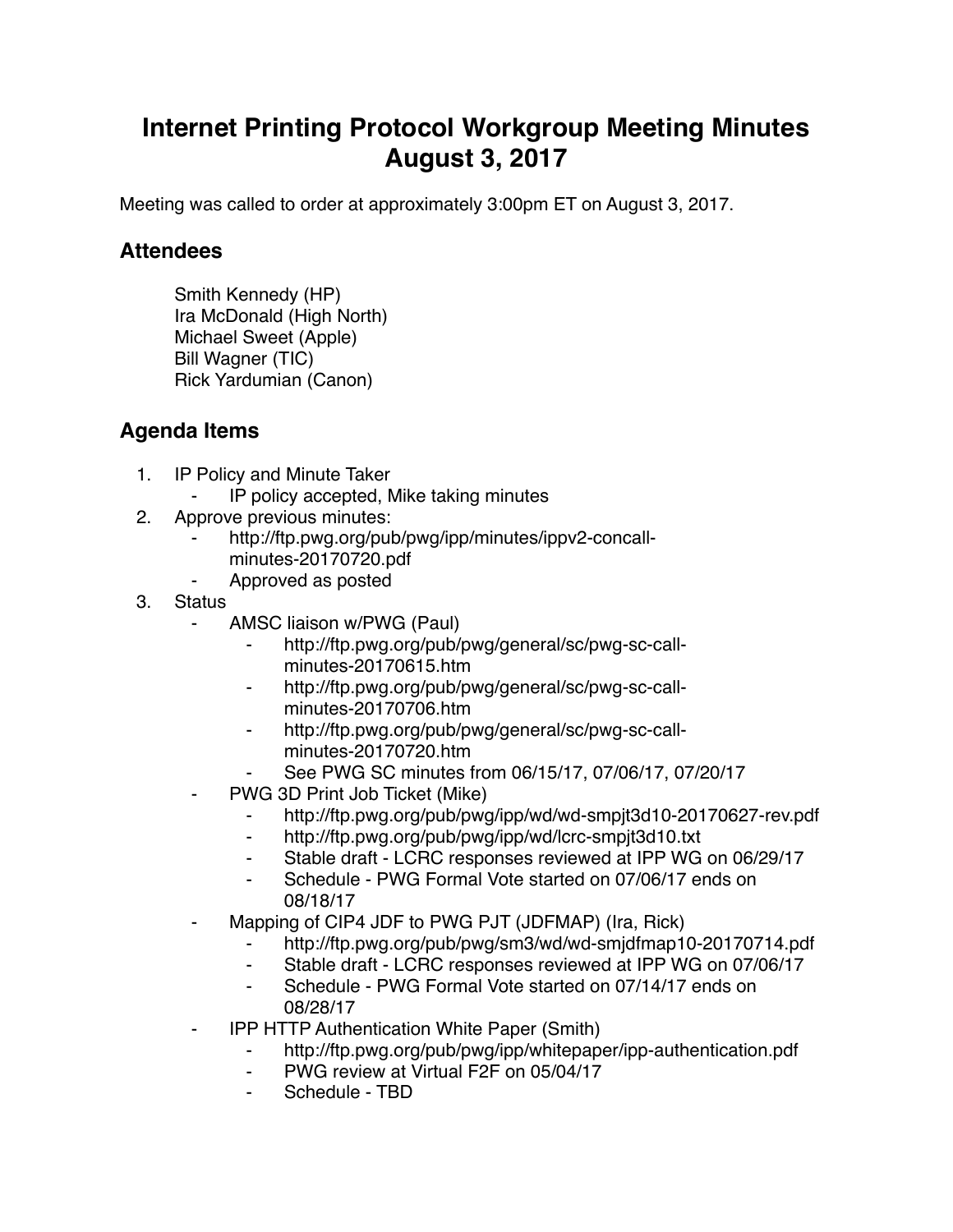- ⁃ "job-password" and "job-save-disposition" (Smith)
	- ⁃ http://www.pwg.org/archives/ipp/2017/019238.html
	- Discussed at IPP WG on 06/29/17
	- Schedule awaiting further input from Smith
- ⁃ IPP Get-User-Printer-Attributes white paper (Smith)
	- ⁃ http://ftp.pwg.org/pub/pwg/ipp/whitepaper/tb-userop-20170801 rev.pdf
	- ⁃ IPP WG review on 07/20/17
	- Schedule TBD
- **IPP Presets White Paper (Smith):** 
	- ⁃ http://ftp.pwg.org/pub/pwg/ipp/whitepaper/tb-ipp-preset-20170728 rev.pdf
	- ⁃ IPP WG review on 07/20/17
	- Schedule TBD
- ⁃ IPP System Service (Ira/Mike)
	- ⁃ http://ftp.pwg.org/pub/pwg/ipp/wd/wd-ippsystem10-20170719 rev.pdf
	- ⁃ Prototype draft stopped at section 6.2.7 on 06/29/17
	- Schedule Prototype in "ippserver", Stable draft in Q4 2017
- 4. Review of IPP F2F Slides (Mike)
	- http://ftp.pwg.org/pub/pwg/ipp/slides/ipp-wg-agenda-august-2017d1.pdf
	- Slide 3:
		- ⁃ IPP Authentication Methods on day 2 instead of encryption
		- ⁃ Drop "White Paper"
		- ⁃ Duplicate to slide 14
	- Slide 6:
		- ⁃ Add JDFMAP
			- Add finish dates for formal votes
	- Slide 8:
		- Make advancement PENDING, time to do it is ASAP
	- Slide 9:
		- ⁃ Add 1.0 update 2 milestone, Q4 2017
		- ⁃ 1.1 is Q4 2017/Q1 2018
	- Slide 11:
		- ⁃ Update link
		- Add discussion item for how to get resource details (Get-Resources is admin only)
	- Slide 12:
		- Add discussion item make this a standards-track document instead of a white paper?
	- Slide 15:
		- ⁃ Point to IPP Authentication white paper instead
		- Provide summary
	- Slide 16:
		- ⁃ Update link
		- Add discussion item for using Job Template resources with presets
		- Add discussion item for exporting/saving Client-side presets to